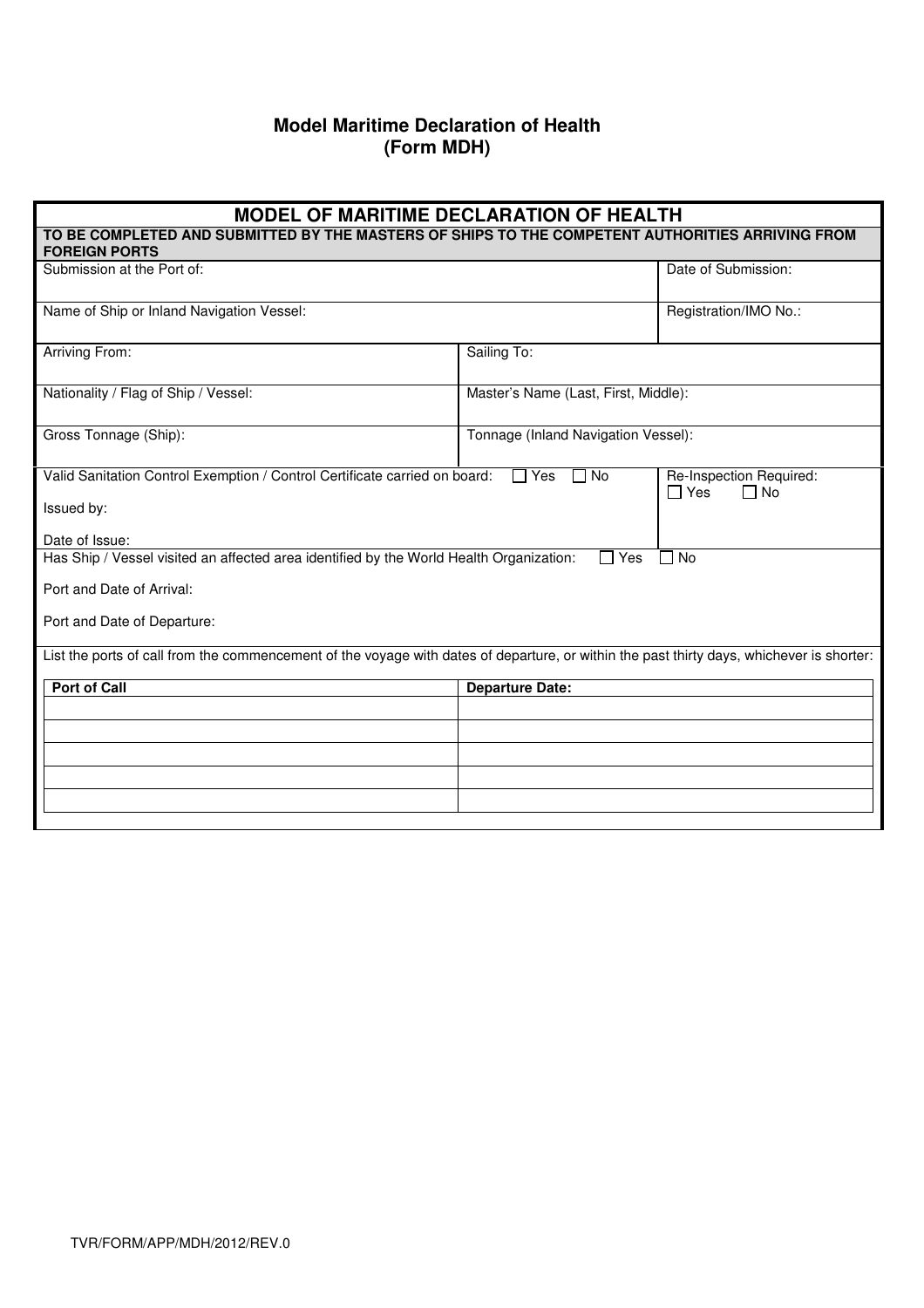| Upon request of the competent authority at the port of arrival, list crew members, passengers or other persons who have joined the<br>ship / vessel since the international voyage began, or within the past thirty days, whichever is shorter, including all ports / countries<br>visited during this period (add additional names to the attached schedule if required). |                     |
|----------------------------------------------------------------------------------------------------------------------------------------------------------------------------------------------------------------------------------------------------------------------------------------------------------------------------------------------------------------------------|---------------------|
| <b>Name</b>                                                                                                                                                                                                                                                                                                                                                                | <b>Joined From:</b> |
|                                                                                                                                                                                                                                                                                                                                                                            |                     |
|                                                                                                                                                                                                                                                                                                                                                                            |                     |
|                                                                                                                                                                                                                                                                                                                                                                            |                     |
|                                                                                                                                                                                                                                                                                                                                                                            |                     |
|                                                                                                                                                                                                                                                                                                                                                                            |                     |
|                                                                                                                                                                                                                                                                                                                                                                            |                     |
|                                                                                                                                                                                                                                                                                                                                                                            |                     |
|                                                                                                                                                                                                                                                                                                                                                                            |                     |
|                                                                                                                                                                                                                                                                                                                                                                            |                     |
|                                                                                                                                                                                                                                                                                                                                                                            |                     |
|                                                                                                                                                                                                                                                                                                                                                                            |                     |
|                                                                                                                                                                                                                                                                                                                                                                            |                     |
|                                                                                                                                                                                                                                                                                                                                                                            |                     |
|                                                                                                                                                                                                                                                                                                                                                                            |                     |
|                                                                                                                                                                                                                                                                                                                                                                            |                     |
|                                                                                                                                                                                                                                                                                                                                                                            |                     |
|                                                                                                                                                                                                                                                                                                                                                                            |                     |
|                                                                                                                                                                                                                                                                                                                                                                            |                     |
|                                                                                                                                                                                                                                                                                                                                                                            |                     |
| Number of crew members on:                                                                                                                                                                                                                                                                                                                                                 |                     |

Number of passengers on: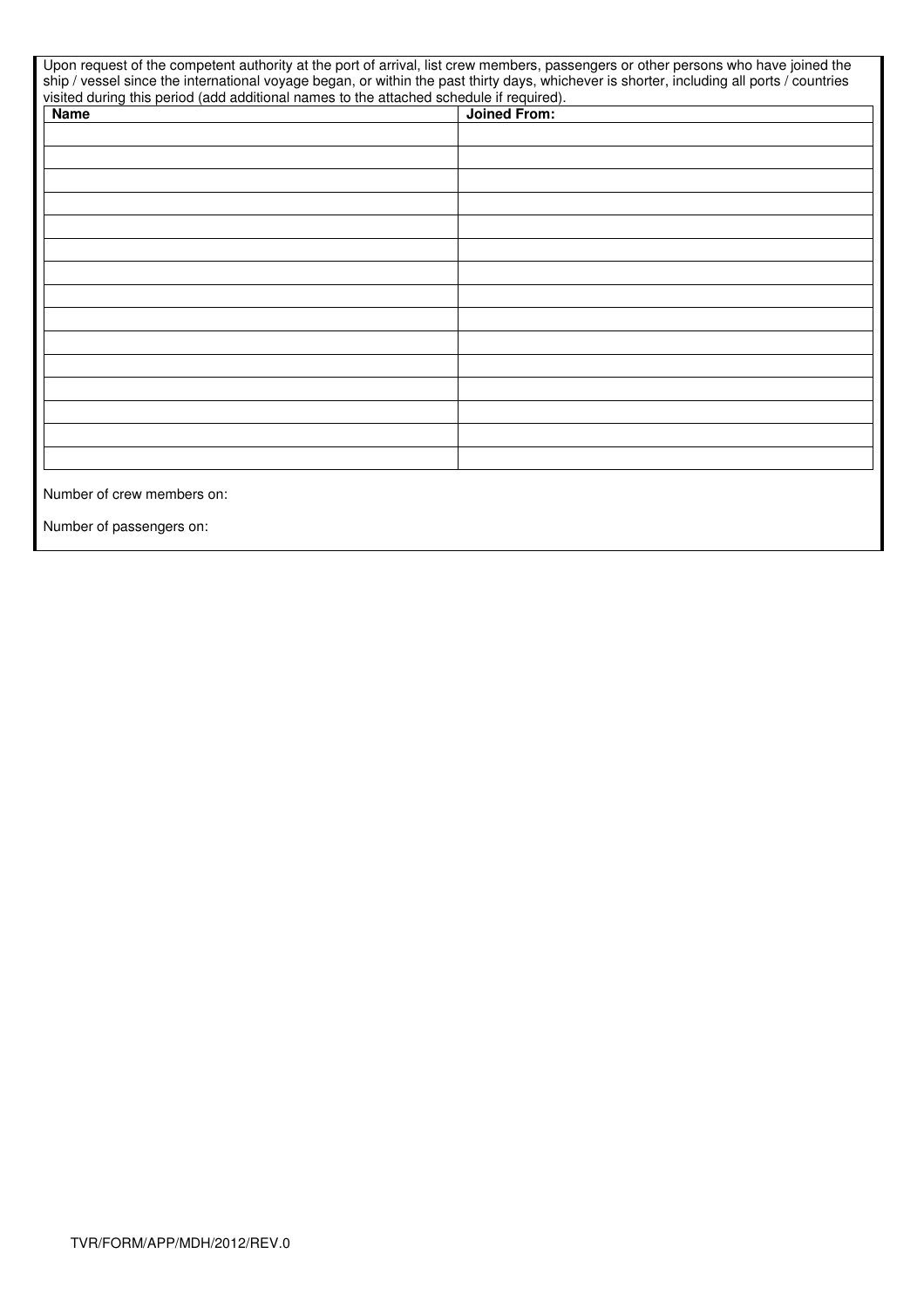| <b>HEALTH QUESTIONS</b>                                                                                                                                                                        |
|------------------------------------------------------------------------------------------------------------------------------------------------------------------------------------------------|
| Has any person died on board during the voyage otherwise than as a result of accident?<br>$\Box$ Yes<br>No<br>(1)                                                                              |
| Total no. of deaths:<br>If Yes, please state particulars in attached schedule.                                                                                                                 |
| Is there a board or has there been during the international voyage any case of disease which you suspect to be of an infectious<br>(2)<br>nature?<br>$\Box$ Yes $\Box$ No                      |
| If Yes, please state particulars in attached schedule.<br>Has the total number of ill passengers during the voyage been greater than normal / expected?<br>$\Box$ Yes<br>l No<br>(3)           |
| If Yes, please state how many ill persons?                                                                                                                                                     |
| Is there any ill person on board now?<br>$\Box$ Yes<br>No<br>(4)                                                                                                                               |
| If Yes, please state particulars in attached schedule.                                                                                                                                         |
| Was a medical practitioner consulted?<br>$\Box$ Yes<br>$\Box$ No<br>(5)                                                                                                                        |
| If Yes, please state particulars of medical treatment or advice provided in attached schedule.                                                                                                 |
| Are you aware of any condition on board which may lead to infection or spread of disease?<br>(6)<br>$\Box$ Yes<br>No                                                                           |
| If Yes, please state particulars in attached schedule.                                                                                                                                         |
| Has any sanitary measure (e.g., quarantine, isolation, disinfection or decontamination) been applied on board?<br>(7)<br>$\Box$ Yes $\Box$<br>□ No                                             |
| If Yes, please specify type, place and date:                                                                                                                                                   |
| Have any stowaways been found on board?<br>$\Box$ Yes<br>] No<br>(8)                                                                                                                           |
| If Yes, please state where did they join the ship:                                                                                                                                             |
| Is there a sick animal or pet on board?<br>$\Box$ No<br>(9)<br>$\Box$ Yes                                                                                                                      |
|                                                                                                                                                                                                |
| <b>NOTE</b>                                                                                                                                                                                    |
| In the absence of a surgeon, the Master should regard the following symptoms as grounds for suspecting the existence of a disease<br>of an infectious nature:                                  |
| (a) Fever, persisting for several days or accompanied by                                                                                                                                       |
| Prostration,<br>(i)<br>Decreased consciousness.                                                                                                                                                |
| (ii)<br>Glandular swelling,<br>(iii)                                                                                                                                                           |
| Jaundice,<br>(iv)                                                                                                                                                                              |
| Cough or shortness of breath,<br>(v)                                                                                                                                                           |
| Unusual bleeding or,<br>(vi)<br>Paralysis<br>(vii)                                                                                                                                             |
|                                                                                                                                                                                                |
| (b) With or without fever,<br>Any acute skin rash or eruption,                                                                                                                                 |
| (i)<br>Severe vomiting (other than sea sickness),<br>(ii)                                                                                                                                      |
| Severe diarrhea or,<br>(iii)                                                                                                                                                                   |
| Recurrent convulsions<br>(iv)                                                                                                                                                                  |
| <b>DECLARATION</b>                                                                                                                                                                             |
| I hereby declare that the particulars and answers to the questions given in the Declaration of Health (including the schedule) are true<br>and correct to the best of my knowledge and belief. |
|                                                                                                                                                                                                |
| DATE:<br><b>MASTER SIGNATURE:</b>                                                                                                                                                              |
| <b>SHIP'S SURGEON SIGNATURE:</b>                                                                                                                                                               |